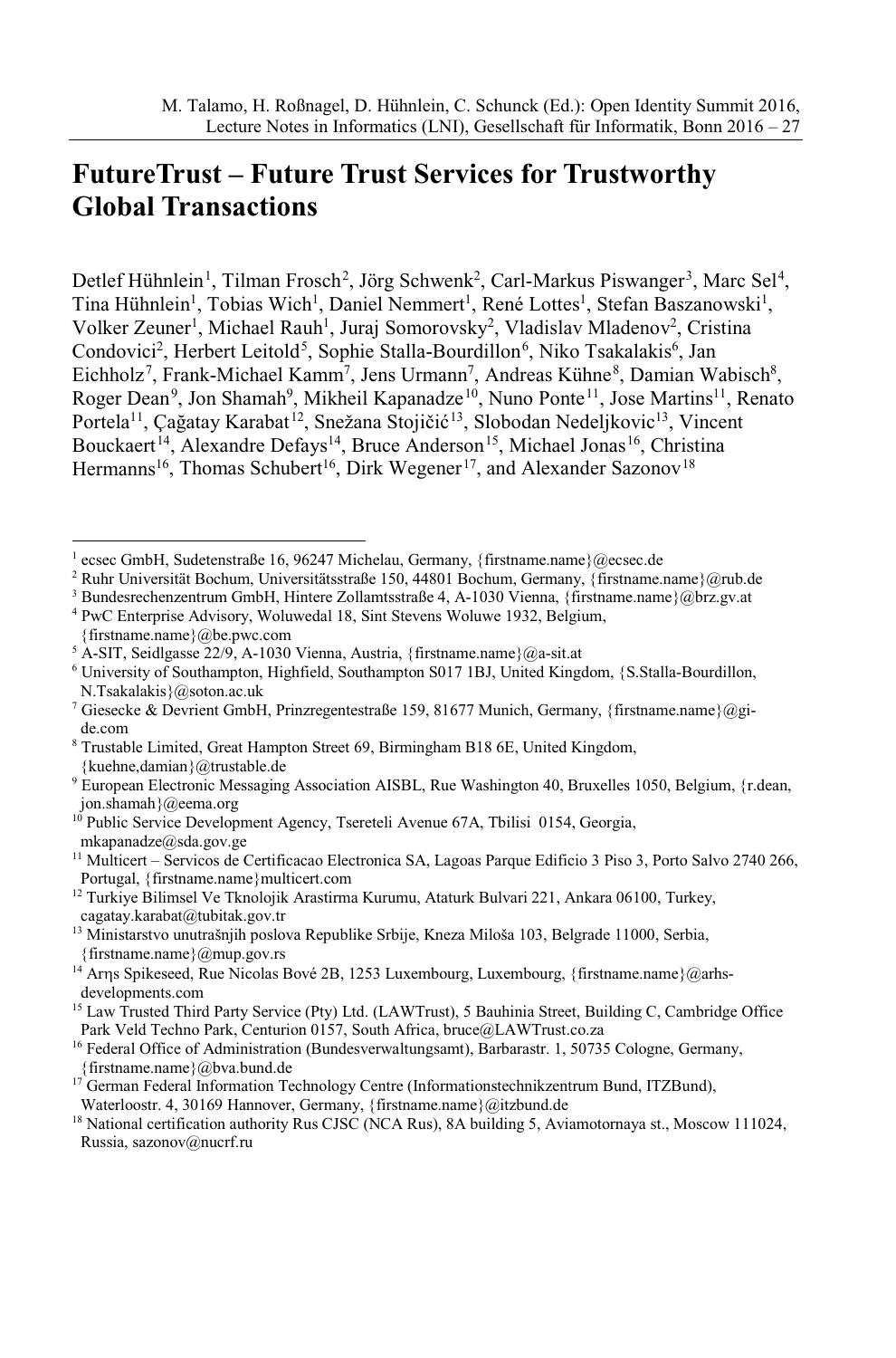**Abstract:** Against the background of the regulation 2014/910/EU [EU1] on electronic identification (eID) and trusted services for electronic transactions in the internal market (eIDAS), the FutureTrust project, which is funded within the EU Framework Programme for Research and Innovation (Horizon 2020) under Grant Agreement No. 700542, aims at supporting the practical implementation of the regulation in Europe and beyond. For this purpose, the FutureTrust project will address the need for globally interoperable solutions through basic research with respect to the foundations of trust and trustworthiness, actively support the standardisation process in relevant areas, and provide Open Source software components and trustworthy services which will ease the use of eID and electronic signature technology in real world applications. The FutureTrust project will extend the existing European Trust Service Status List (TSL) infrastructure towards a "Global Trust List", develop a comprehensive Open Source Validation Service as well as a scalable Preservation Service for electronic signatures and seals. Furthermore it will provide components for the eID-based application for qualified certificates across borders, and for the trustworthy creation of remote signatures and seals in a mobile environment. The present contribution provides an overview of the FutureTrust project and invites further stakeholders to actively participate as associated partners and contribute to the development of future trust services for trustworthy global transactions.

**Keywords:** Trust, eID, Trust Services, Global Trust List, electronic Signatures and Seals, Validation, Preservation, eID-based enrolment of Qualified Certificates, remote and mobile Signing and Open Source.

# **1 Background and Motivation**

There are currently around 150 trust service providers across Europe<sup>19</sup>, which issue qualified certificates and/or qualified time stamps. Hence, the "eIDAS ecosystem" with respect to these basic services is fairly well developed. On the other hand, the provision of qualified trust services for the validation and preservation of electronic signatures and seals as well as for registered delivery and the cross-border recognition of electronic identification schemes have been recently introduced with the eIDAS regulation [EU1]. However, these services are not yet available in a mature, standardised, and interoperable manner within Europe.

In a similar manner, the practical adoption and especially the cross-border use of eID cards, which have been rolled out across Europe, is – despite previous and ongoing research and development efforts in pertinent projects, such as STORK, STORK 2.0, FutureID, e-SENS, SD-DSS, Open eCard, OpenPEPPOL and SkIDentity – still in its infancy. In general there is no opportunity to use national eID means in foreign environment. In particular, it is often not yet possible in practice to use an eID card from one EU Member State to enrol for a qualified certificate and secure signature creation device (SSCD) in another Member State.<sup>20</sup>

<sup>19</sup> See [EUTL], [DIR] and [3xA16] for example.

<sup>&</sup>lt;sup>20</sup> Note, that such a cross-border enrolment for qualified certificates may become especially interesting in combination with remote and mobile signing services, in which no physical SSCD needs to be shipped to the user, because the SSCD is realized as central Hardware Security Module (HSM) hosted by a trusted service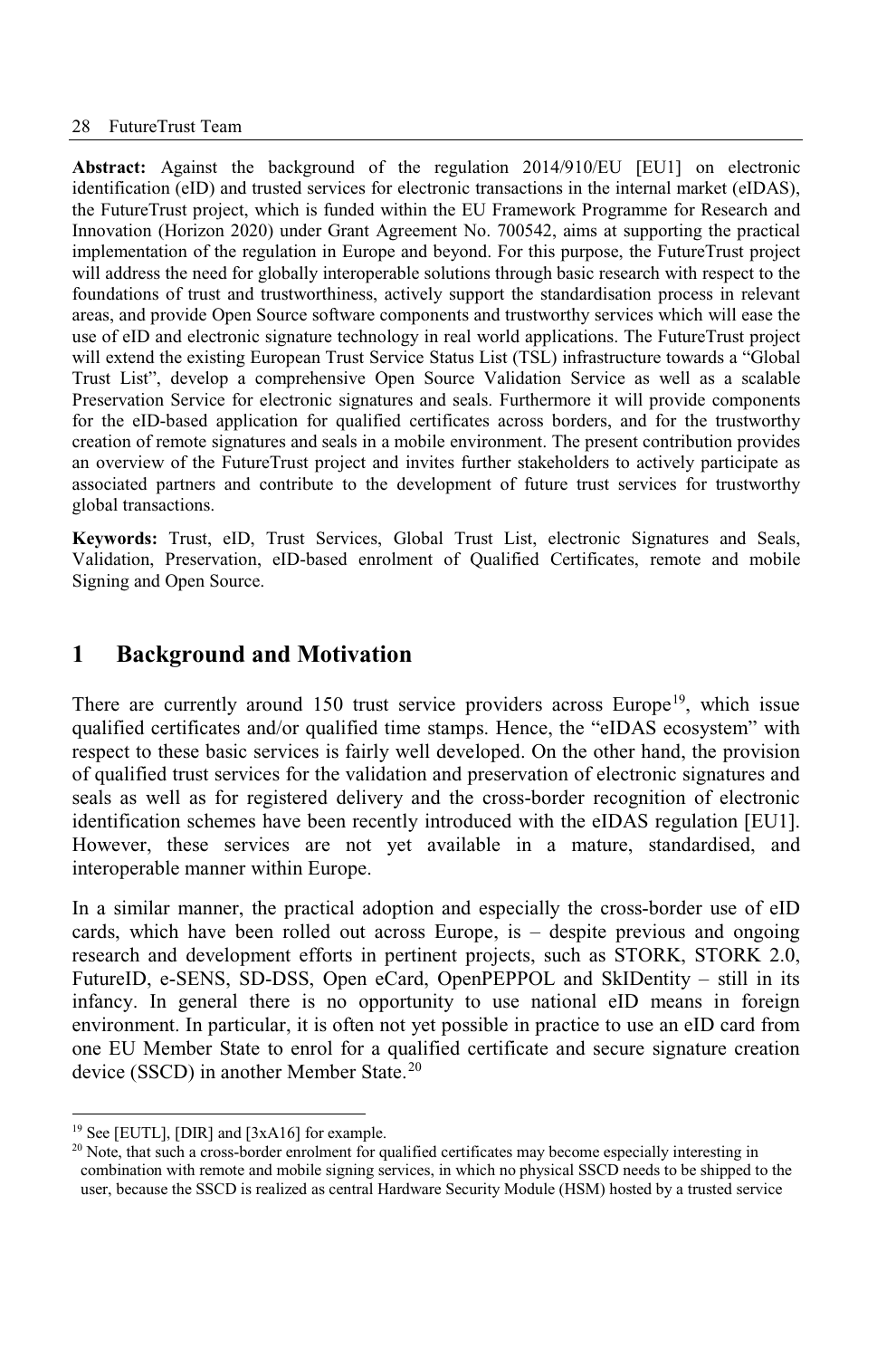In particular the following problems seem to be not yet sufficiently solved and hence will be addressed in the FutureTrust project:

#### **P1. No comprehensive Open Source Validation Service**

Multiple validation services are available today. They range from offering revocation information to full validation against a formal validation policy. These services are operated by public and private sector actors, and allow relying parties the validation of signed or sealed artefacts. However, there is currently no freely available, standard conforming and comprehensive Validation Service, which would be able to verify arbitrary advanced electronic signatures in a trustworthy manner. To solve this problem the FutureTrust project will contribute to the development of the missing standards and the development of such a comprehensive Validation Service.

#### **P2. No scalable Open Source Preservation Service**

The fact that signed objects lose their conclusiveness if cryptographic algorithms become weak induces severe challenges for applications, which require maintaining the integrity and authenticity of signed data for long periods of time. Research related to the strength of cryptographic algorithms is addressed in many places, including ECRYPT- $NET<sup>21</sup>$ , and does not fall within the scope of FutureTrust. Rather, the FutureTrust project will aim at solving this problem by contributing to the development of the missing standards and the implementation of a scalable Open Source Preservation Service that makes use of processes and workflow to ensure preservation techniques embed the appropriate cryptographic solutions.

#### **P3. Qualified electronic signatures are difficult to use in mobile environments**

Today, applying for a qualified certificate involves various paper-based steps. Furthermore, to generate a qualified signature, typically a smart card based signature creation device has to be used, which is complicated in mobile environments due to the need for middleware and drivers that are often not supported on the mobile device. The FutureTrust project will aim at changing this by creating a mobile Signature Service, which supports eID-based enrolment for qualified certificates and the remote creation of qualified electronic signatures initiated by using mobile devices.

#### **P4. Legal requirements of a pan-European eID metasystem**

The first part of the eIDAS-regulation that deals with eIDM systems aims to create a standardized interoperability framework but does not intend to harmonize the respective national eIDM systems. Instead it employs a set of broad requirements, part of which is the mandatory compliance of all systems to the Data Protection Directive [EC2]. The

provider, which fulfils the requirements of [CEN1], and against the background of the eIDAS-regulation (see e.g. Recital 51 of [EU1]) one may expect that such a scenario may soon become applicable across Europe and beyond.

<sup>21</sup> https://www.cosic.esat.kuleuven.be/ecrypt/net/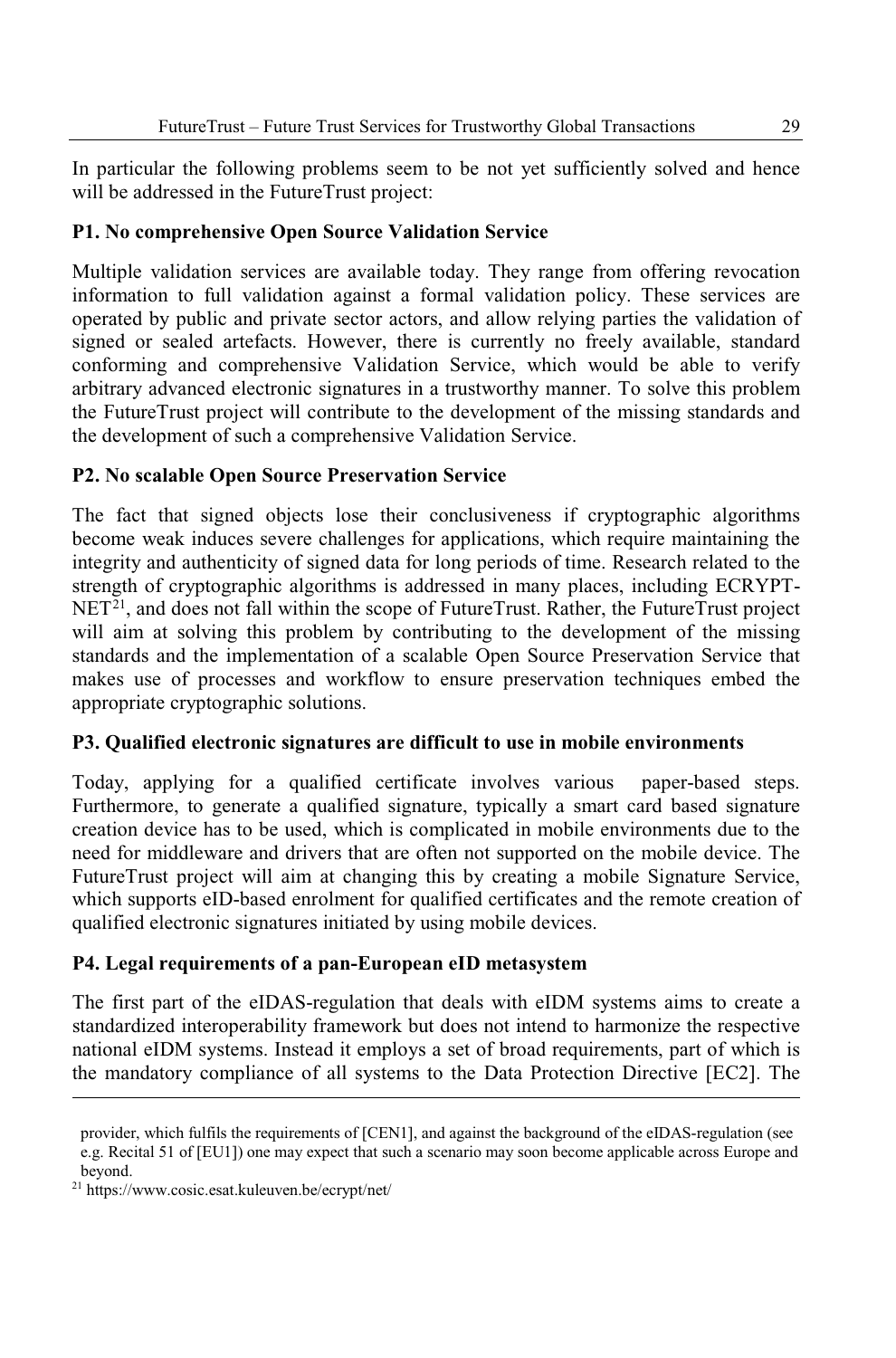#### 30 FutureTrust Team

Directive will soon be replaced by the General Data Protection Regulation (GDPR) [EU3], which introduces new concepts and safeguards for data protection. To facilitate compliance with the GDPR, the FutureTrust project will conduct desk research to analyse how the newly emerged privacy and data protection legislation impacts on existing laws and derive a list of necessary characteristics that an EU eID and eSignatures metasystem should incorporate to ensure compliance.

#### **P5. Legally binding electronic transactions with non-European partners are hard to achieve**

While the electronic signature directive [EC1] and the eIDAS-regulation [EU1] define the legal effect of qualified electronic signatures, there is no comparable global legislation and hence electronic transactions with business partners outside the European Union are challenging with respect to legal significance and interoperability. To work on a viable solution for this problem the FutureTrust project will conduct basic research with respect to international legislation, contribute to the harmonization of the relevant policy documents and standards and build a "Global Trust List", which may form the basis for legally significant electronic transactions around the globe.

#### **P6. Scope of eIDAS interoperability framework is limited to EU**

In a similar manner, the scope of the interoperability framework for electronic identification according to Article 12 of [EU1] is limited to the EU. There are many aspects of an international interoperability framework that need to be assessed, especially in regard of to the changes in privacy and data protection highlighted above.<sup>22</sup> Against this background, the FutureTrust project will extend the work from pertinent research and large-scale pilot projects to integrate non-European eID-solutions in a seamless and trustworthy manner, after defining the requirements and assessing the impact of data transfers beyond the European Union.

#### **P7. No formal foundation of trust and trustworthiness**

To be able to compare eID solutions on an international scale, there is no international legislation which would allow to "define" trustworthiness. Instead, scientifically sound formal models must be developed which describe international trust models, and especially model to compare the trustworthiness of different eID services.

To demonstrate the viability and trustworthiness of these formal models, and show that the developed components can be used in productive environments, the FutureTrust project will implement real world pilot applications in the area of public administration, eCommerce, eBusiness and eBanking.

 $22$  For example, data transfers to the US are currently not clearly regulated after the invalidation of the 'Safe Harbor' agreement by the EUCJ (C-362/14). The EU officials are currently in negotiations on a new arrangement, named 'EU-US Privacy Shield' which was halted after a contradictory opinion from the WP29 (WP238).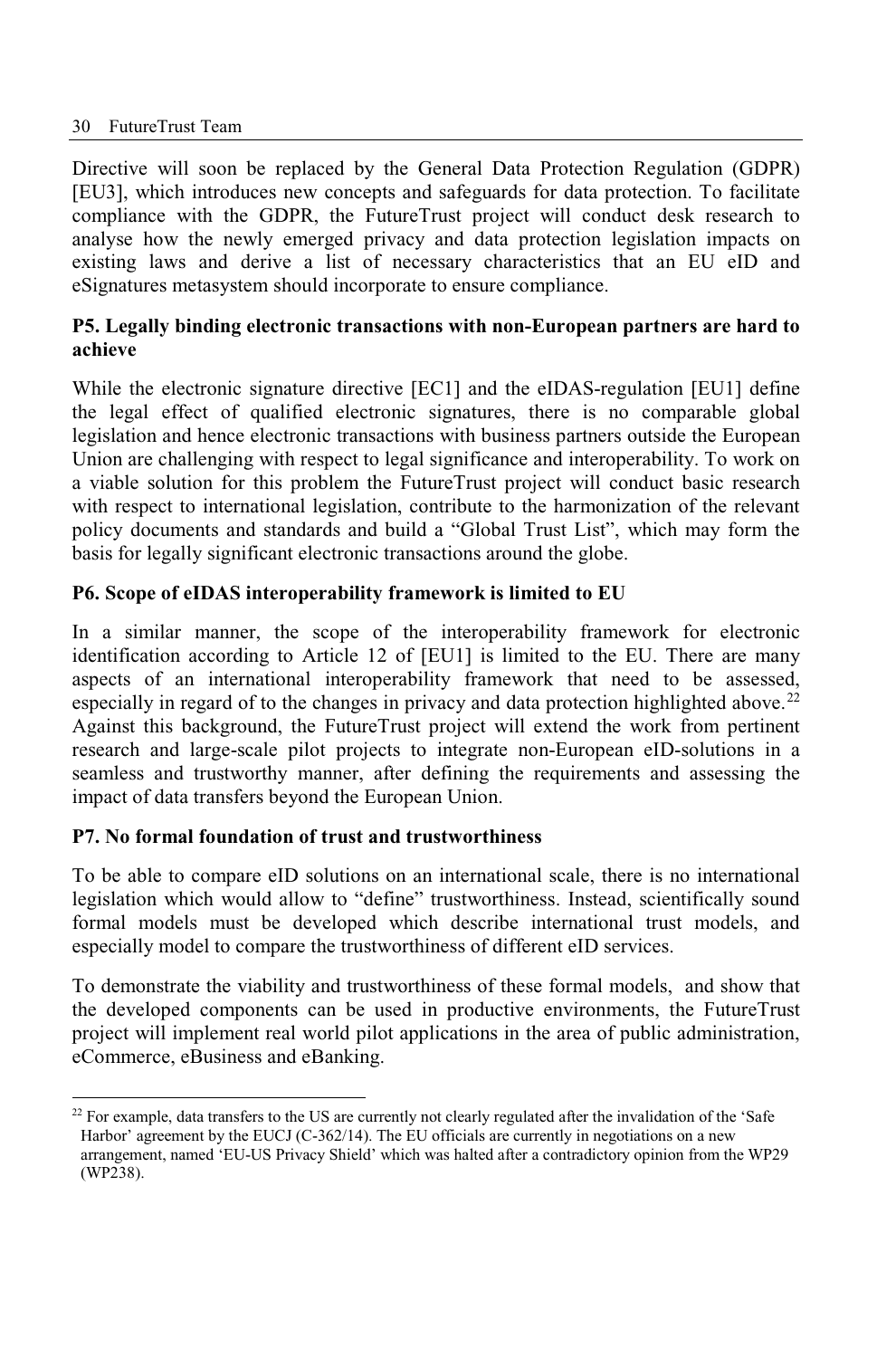# **2 The FutureTrust Project**

In order to solve the problems mentioned above, the FutureTrust partners (see Section 2.1) have sketched the FutureTrust System Architecture (see Section 2.2), which includes several innovative services, which are planned to be used in a variety of pilot projects (see Section 2.8).

This will in particular include the design and development of a Global Trust List (gTSL) (see Section 2.3), a Comprehensive Validation Service (ValS) (see Section 2.4), a scalable Preservation Service (PresS) (see Section 2.5), an Identity Management Service (IdMS) (see Section 2.6) and last but not least a mobile Signature Service (mSignS) (see Section 2.7).

#### **2.1 FutureTrust Partners**

The FutureTrust project is carried out by a number of core partners as depicted in Figure 1, which includes Ruhr-Universität Bochum (Germany), ecsec GmbH (Germany), Arhs Spikeseed (Luxembourg), EEMA (Belgium), Federal Computing Centre of Austria (Austria), Federal Office of Administration Germany (Germany), Price Waterhouse Coopers (PWC) (Belgium), University of Southampton (United Kingdom), multicert (Portugal), Giesecke & Devrient GmbH (Germany), Trustable Ltd. (United Kingdom), Secure Information Technology Center – Austria (Austria), Public Service Development Agency (Georgia), Türkiye Bilimsel veTeknolojik Araştırma Kurumu (Turkey), LAW Trusted Third Party Services (Pty) Ltd. (South Africa), Ministry of Interior Republic of Serbia (Serbia).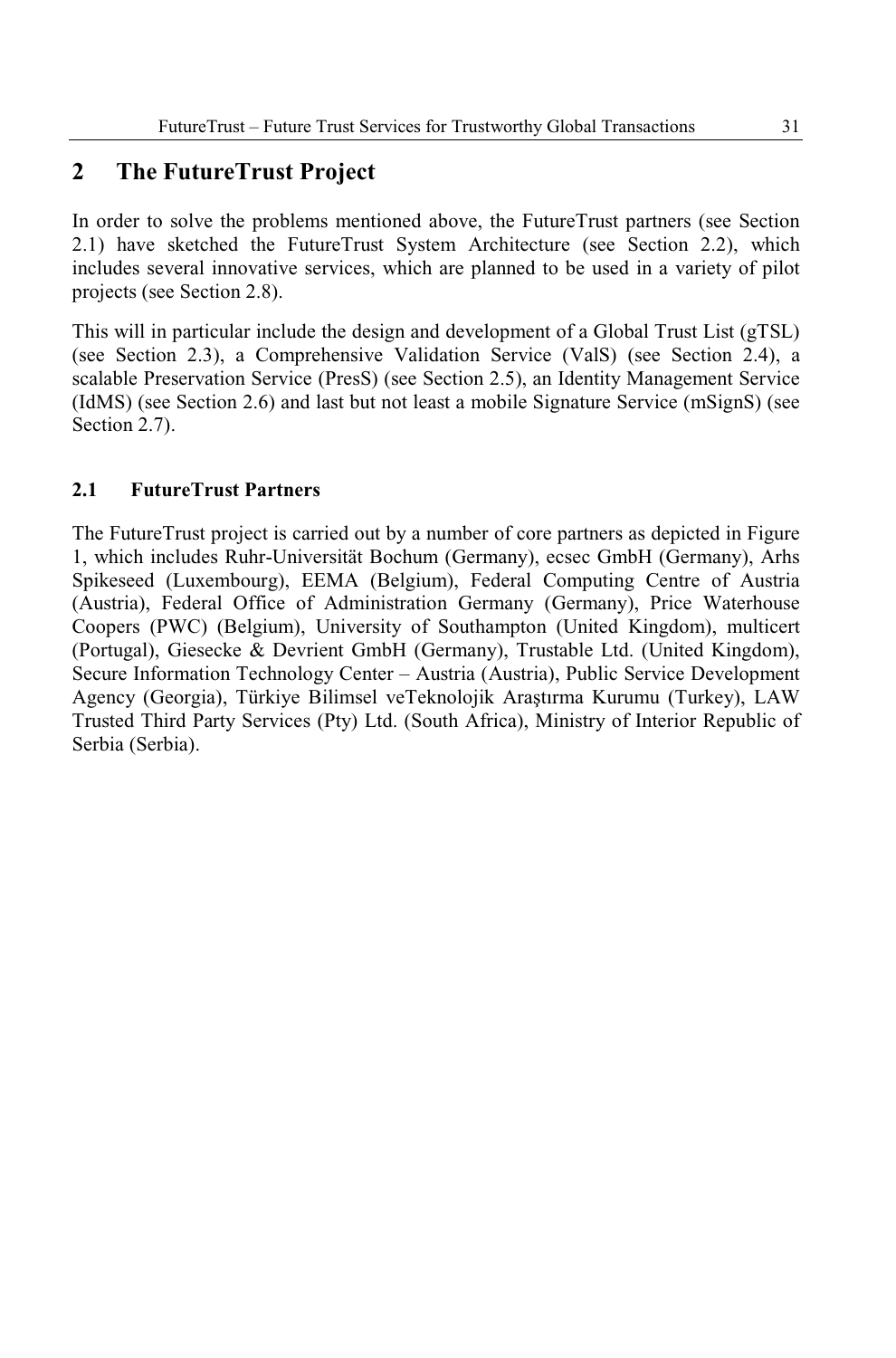

Figure 1: FutureTrust Partners

Furthermore the FutureTrust project is supported by selected subcontractors and an unlimited number of associated partners, which currently includes the German Federal Information Technology Centre (Informationstechnikzentrum Bund (ITZBund)), A-SIT Plus GmbH (Austria), the SAFE Biopharma Association (USA) and the National Certification Authority Rus (NCA Rus) (Russia).

Note that the FutureTrust project is open for collaboration with additional associated partners and especially invites **Trust Service Providers** according to [EU1] or similar policy frameworks to participate in the FutureTrust project and benefit from the envisioned research and development.

#### **2.2 FutureTrust System Architecture**

As shown in Figure 2, the FutureTrust system integrates existing and emerging eIDAS Trust Services, eIDAS Identity Services and similar Third Country Trust & Identity Services and provides a number of FutureTrust specific services, which aim at facilitating the use of eID and electronic signature technology in different application scenarios.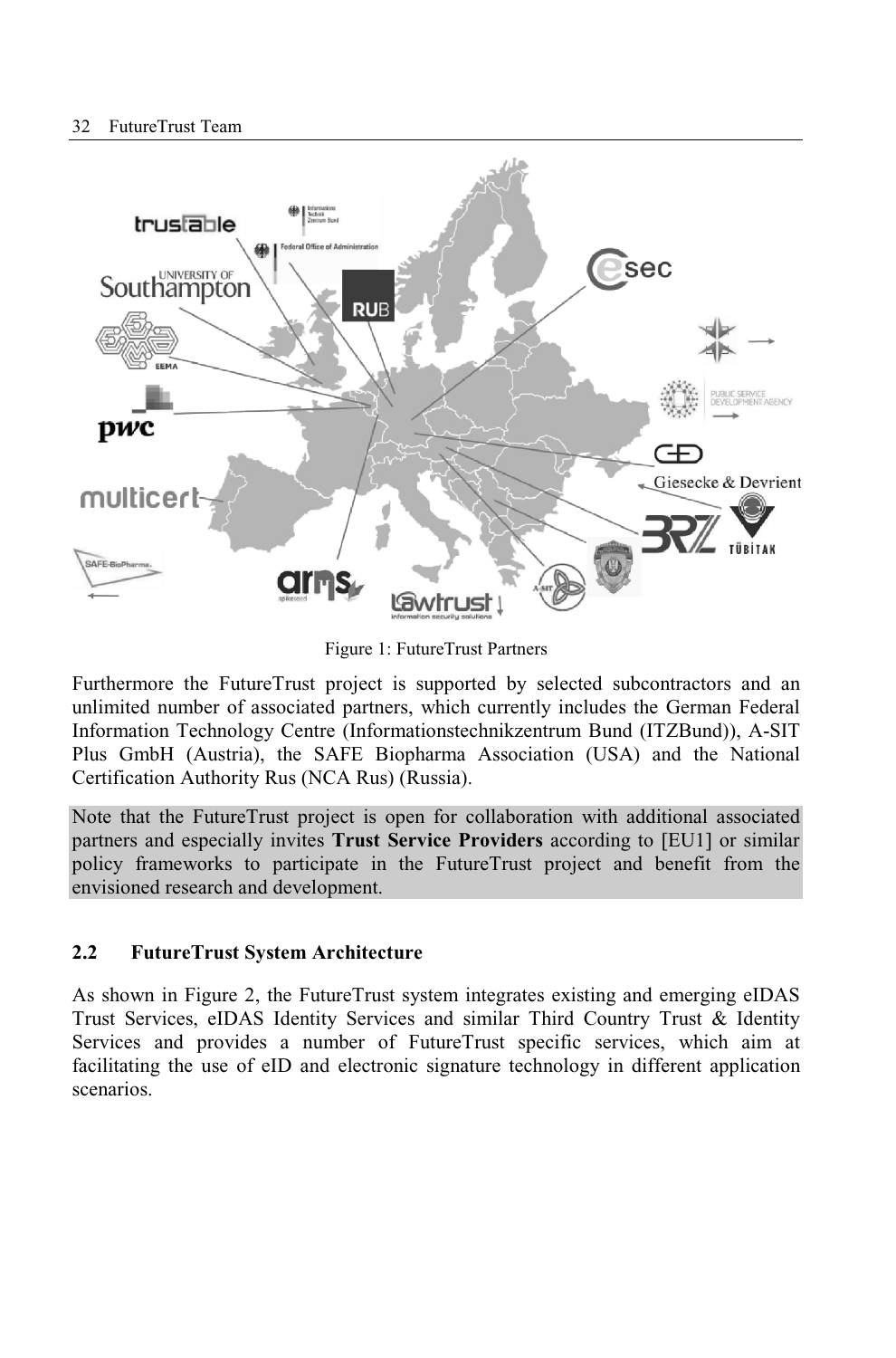

Figure 2: FutureTrust System Architecture

#### **2.3 Global Trust List (gTSL)**

The gTSL is envisioned to become an Open Source component, which can be deployed with the other FutureTrust services or as standalone service and which allows to manage Trust Service Status Lists for Trust Services and Identity Providers. The gTSL will allow to import the European "List of the Lists" (LOTL), which is a signed XML document according to [ETSI7] and all national Trust Service Status Lists (TSLs) referenced therein. This LOTL is currently published by the European Commission. This import includes a secure verification of the digital signatures involved. The gTSL will also allow to import Trusted Lists from other geographic regions, such as the Trust List of the Russian Federation<sup>23</sup> for example, and it is envisioned that the gTSL will generate a "virtual US-American Trust List" from the current set of available cross-certificates. gTSL will provide support for the traceable assessment of trust related aspects for potential trust anchors both with and without known trustworthiness and assurance levels<sup>24</sup> by providing claims or proofs of relevant information with respect to the trustworthiness of a trust service. This may give rise for a reputation based "web of trust" for trust services. It is expected that the corroboration of information from

<sup>23</sup> See http://e-trust.gosuslugi.ru/CA/DownloadTSL?schemaVersion=0.

<sup>&</sup>lt;sup>24</sup> [EU1] implicitly defines the levels "qualified" and "non-qualified" for trust service providers and explicitly introduces in Article 8 the assurance levels "low", "significant" and "high" for electronic identification schemes.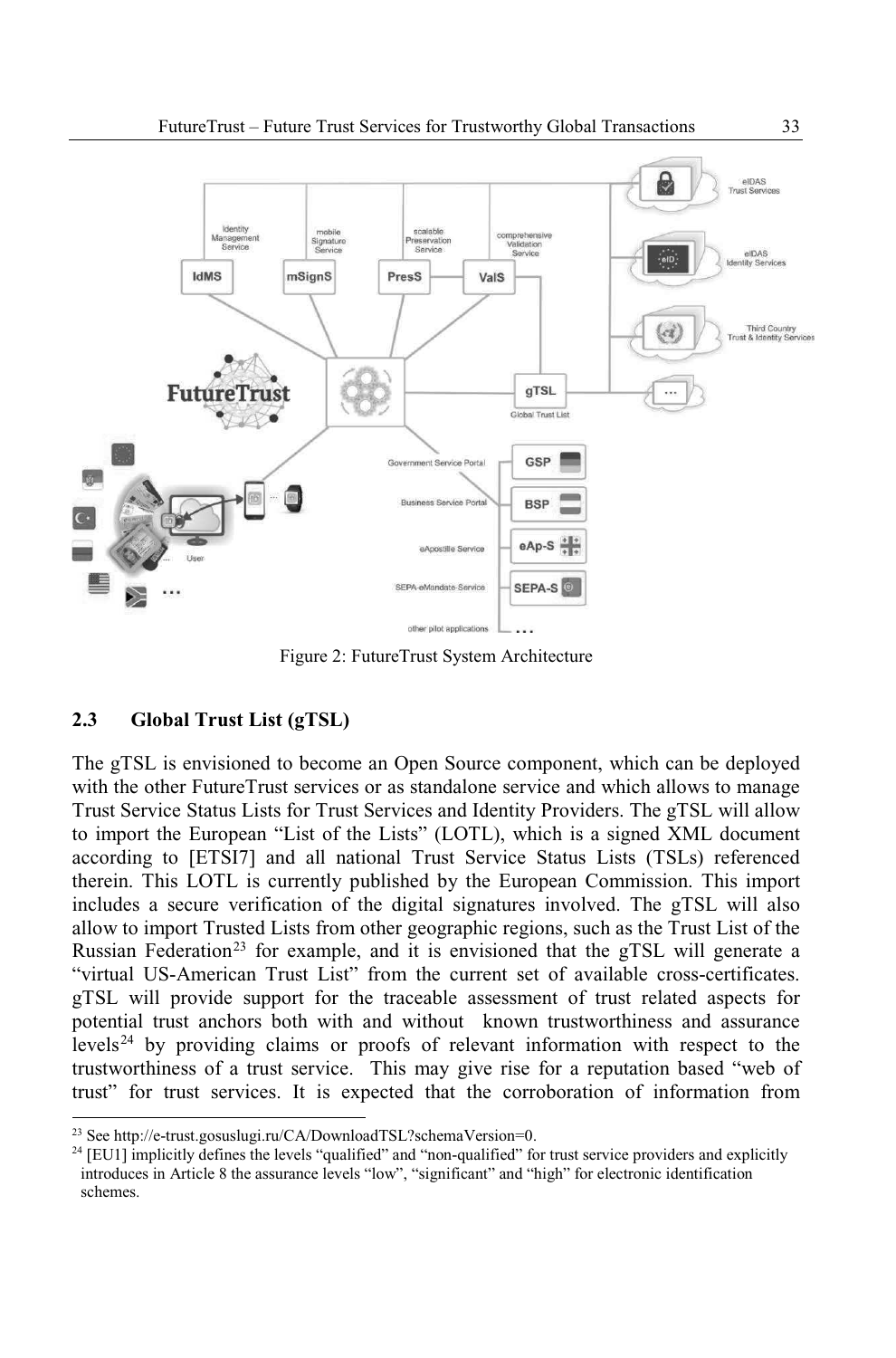relatively independent sources<sup>25</sup> will help to establish trustworthiness. Furthermore the gTSL is planned to provide a web interface as well as a SOAP or REST interface allowing for a small set of predefined queries, to allow the other FutureTrust services or other gTSL deployments to access the validated data. For implementation of the underlying gTSL model various options have already been identified. These include traditional models such as a Trusted Third Party model and a Trust List, as well as innovative models such as a semantic web ontology and a blockchain ledger.

#### **2.4 Comprehensive Validation Service (ValS)**

The major use case of ValS is the validation of Advanced Electronic Signatures (AdES) in standardized formats, such as CAdES, XAdES and PAdES for example. In order to support the various small legal and regulatory differences with respect to electronic signatures coming from different EU Member States or other global regions, the ValS will support practice oriented XML-based validation policies for electronic signatures, which consider previous work in this area, such as [ETSI4] and [ETSI6] and current standards, such as [ETSI1] and [ETSI8] for example. The ValS is envisioned to issue a verification report to the requestor of the service, which may be based on a revision of the OASIS DSS Signature Verification report [OAS4], which in particular considers the procedures defined in [ETSI1] and the XML-based validation policies mentioned above. This revised verification report may be brought back to standardization as a contribution to EN 319 102-2, which is planned<sup>26</sup> to be developed, but for which the standardization work has not yet started. Finally, it seems worth to be mentioned that the ValS is planned to be designed in an extensible manner, such that modules for other not (yet) standardized signatures or validation policies can be plugged into the ValS in a welldefined manner.

#### **2.5 Scalable Preservation Service (PresS)**

The PresS is used to preserve the integrity and conclusiveness of a signed document over its whole lifetime. For this purpose, the FutureTrust Preservation Service as outlined in Figure 3 will use the ValS and existing external time stamping services in order to produce Evidence Records according to [RFC1] and possibly [RFC2]. As depicted in Figure 3 the Preservation Service may support different input interfaces based on [OAS1] and [BSI1] for example and integrate various types of storage systems.

Unlike in [BSI2] the FutureTrust Preservation Service may however not use a rather inefficient XML-based Archive Information Package (AIP) structure, but possibly a zipbased container along the lines of the Associated Signature Container (ASiC) specification according to [ETSI2] as this would provide an easy to use and space efficient container format. An important goal of the envisioned Preservation Service is

 $25$  See [Sel16].

<sup>26</sup> See [ETSI5].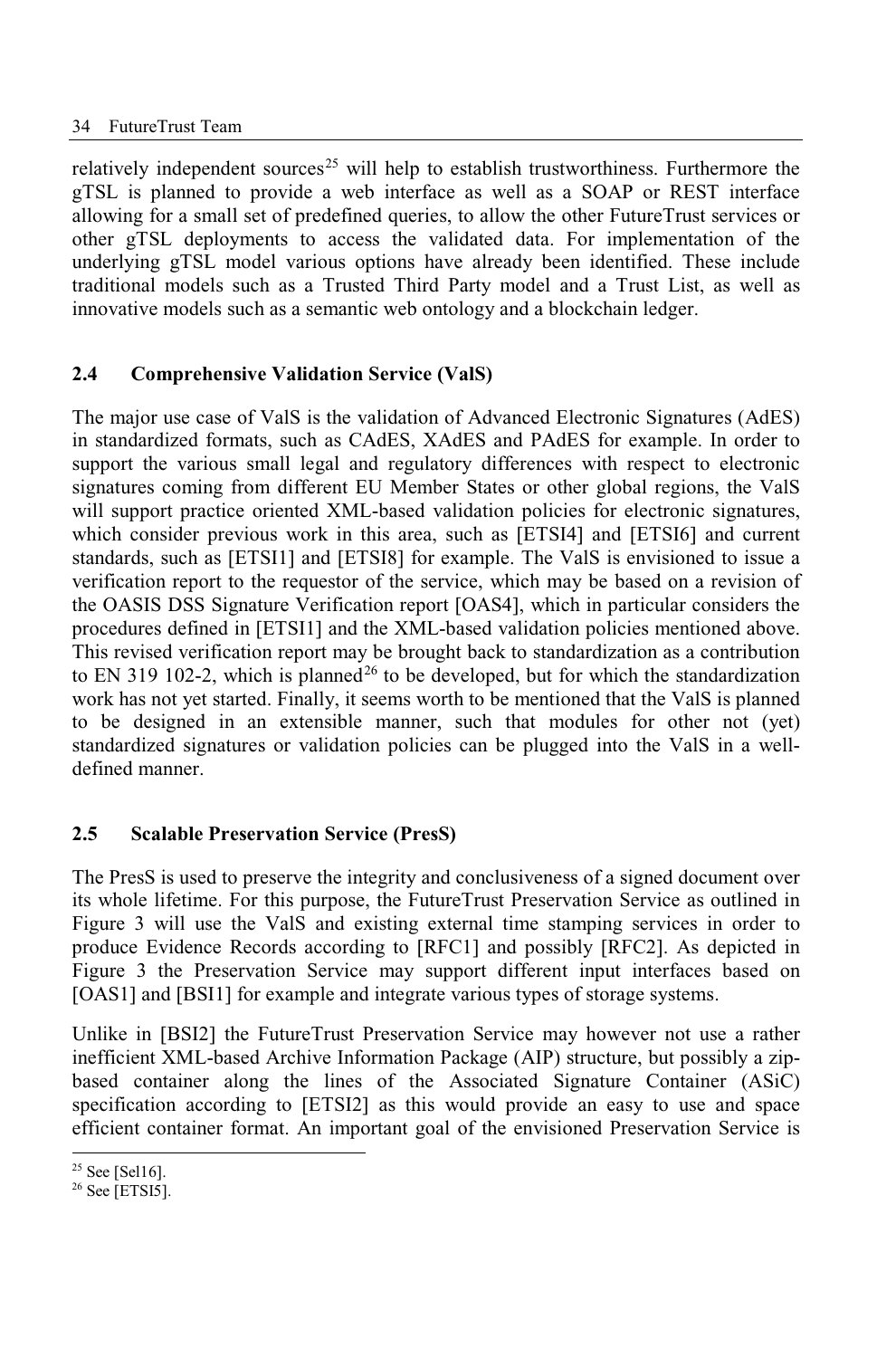scalability, which may be realized by using efficient data structures, such as Merkle hash trees as standardized in [RFC1] for example. Using hash tree based signatures<sup>27</sup> may also provide additional security in the case that quantum computers have been built, because any digital signature that is in use today (based on the RSA assumption or on the discrete log assumption) can be forged in this case. However, message authentication codes (MACs), block-chain constructions and signature algorithms based on hash-trees seem to remain secure. Thus it is an interesting research question, whether fully operational and sufficiently performant preservation services can be built on MACs, block-chains or hash-trees alone.



Figure 3: Outline of the Architecture of the Scalable Preservation Service

#### **2.6 Identity Management Service (IdMS)**

Many EU Member States and some non-European countries have established eID services, which produce slightly different authentication tokens. Within the EU, most<sup>28</sup> of these services produce SAML tokens (see [Zwa12]) and the eIDAS interoperability framework [eIDAS] is also based on [SAML]. In addition, industrial standardization activities have produced specifications like  $FIDO^{29}$  or  $GSMA's$  MobileConnect<sup>30</sup> which have gained a broad customer base. The IdMS will be able to consume a broad variety of such authentication tokens (SAML, OpenID Connect, OAuth), work with a broad variety of mobile identification services (FIDO, GSMA MobileConnect, European Citizen cards) and transform them into a standardized, interoperable<sup>31</sup> and secure<sup>32</sup> format. The

<sup>27</sup> See [Buc09].

<sup>&</sup>lt;sup>28</sup> The [Fra16] system seems to be an exception to this rule, as it produces and accepts identity tokens according to the [Ope15] specification.

 $29$  See [FID15].

 $30$  See [MOB] and [GSM15].

<sup>&</sup>lt;sup>31</sup> Due to the fact that SAML is a very complex and highly extensible standard, the integration of different eID services considering all extensions points is a rather challenging task. In order to enable the communication between all eID services, their interoperability has to be thoroughly analysed.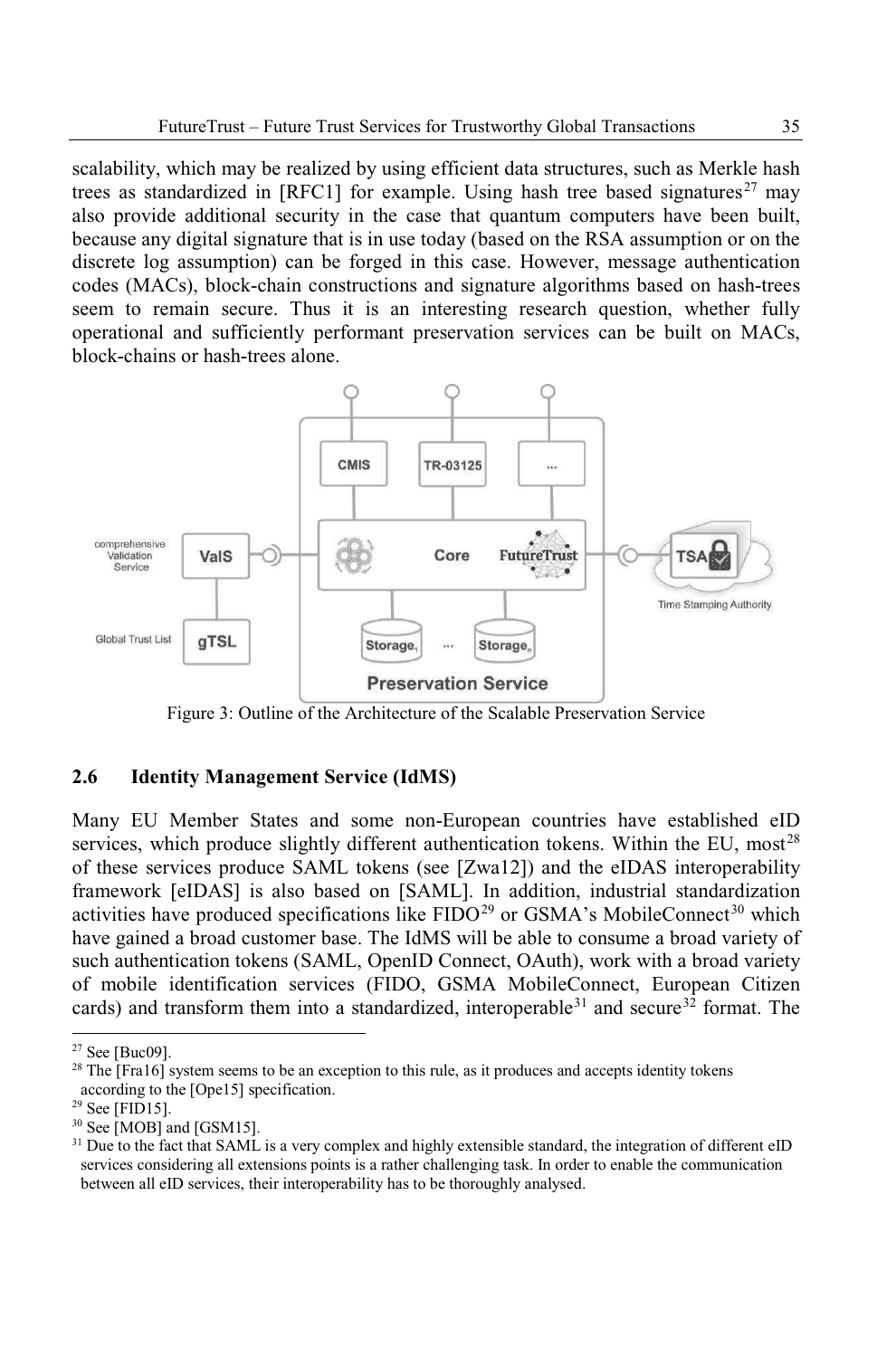choice of this standardized format will be based on industry best practices, and on the eIDAS interoperability framework [eIDAS]. Moreover, the IdMS is envisioned to be able to directly communicate with a selection of European and non-European eID services.

#### **2.7 Mobile Signature Service (mSignS)**

The mSignS will enable the remote creation of qualified electronic signatures and seals in a mobile environment<sup>33</sup>. For this purpose the mSignS will be operated in a secure environment and may contain an appropriate Hardware Security Module (HSM) which hosts the private keys of the signatories. While these keys are hosted at a central place, they are kept under the sole control of the Signatory as described in [CEN1]. In order to reach this seemingly contradictory requirement the FutureTrust project will in particular research means for securely sharing the private signing key between the mobile device of the Signatory and the HSM located at the mSignS or the along the lines of [Kut13].

<sup>&</sup>lt;sup>32</sup> Based on [eIDAS] it is clear that SAML 2.0 will form the basis for eIDAS Interoperability Framework according to Article 12 of [EU1] and [EU2], but it is currently likely that the Assertions will be simple "Bearer Tokens", which is not optimal from a security point of view. Furthermore, the different authentication flows and optional message encryptions result in complex standard and thus expose conforming implementations to new attacks. In the last years, several papers (see e.g. [Som12]) showed how to login as an arbitrary use in SAML Single Sign-On scenarios or decrypt confidential SAML messages (see e.g. [Jag11]). Thus, existing eID services can be evaluated against known attacks and existing risks can be discovered. As a result, a metric to measure the security of eID services will be elaborated. <sup>33</sup> See [Kub15] and [ETSI3] for more information on mobile signatures.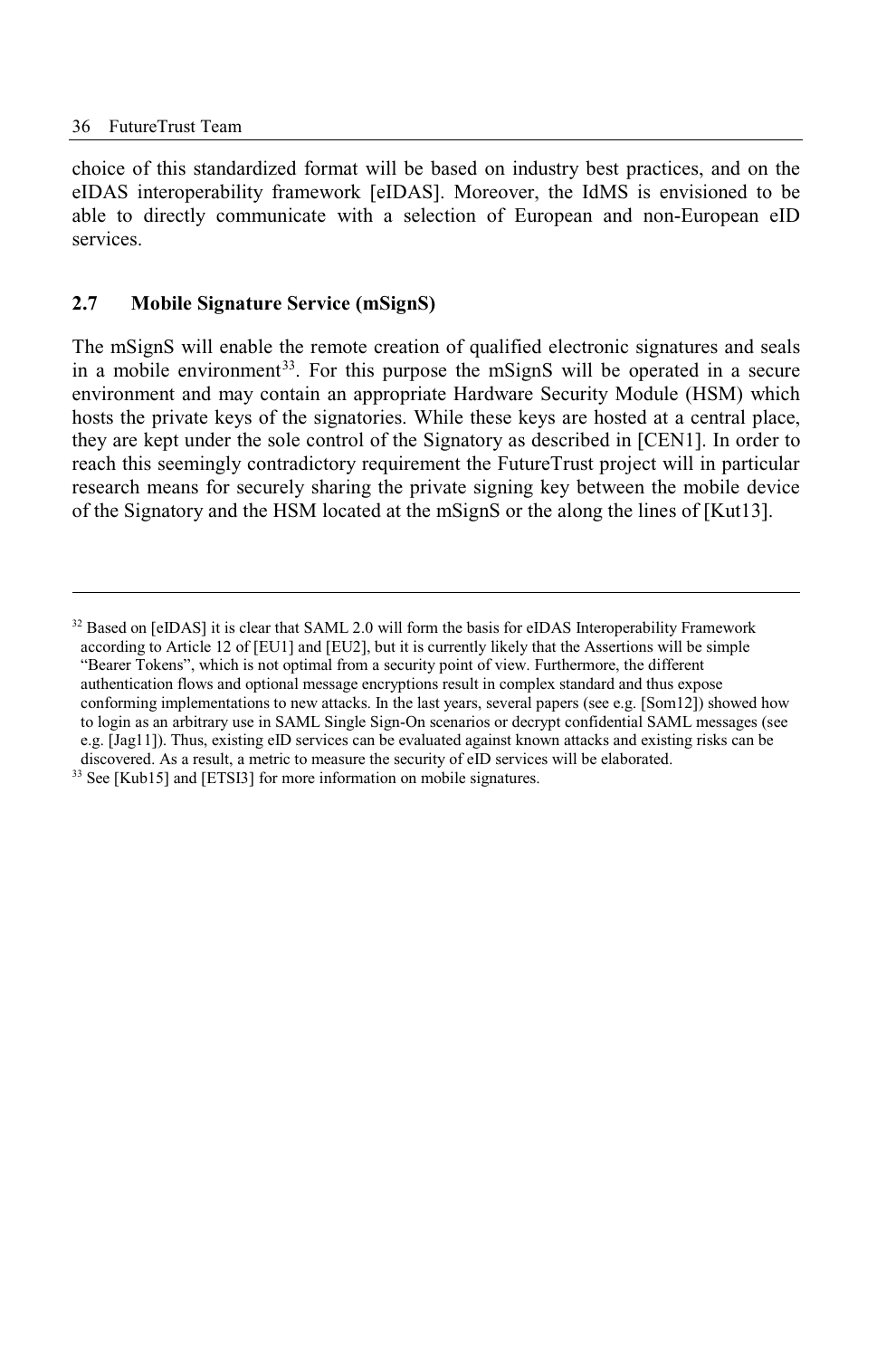

Figure 4: Enrolment and Usage Phase for Mobile Signing

As outlined in Figure 4, one may distinguish the enrolment phase and the usage phase. During enrolment, the Signatory uses his eID and the IdMS to perform an eID-based identification and registration at the mSignS or the Certification Authority (CA). The mSignS or the CA will create a key pair for the Signatory and requests or create a certificate. Within the enrolment phase, the mSignS or the CA will also provide appropriate credentials to the Signatory and her mobile device, which can later on be used to authenticate at the mSignS in order to trigger the signature creation within some application specific context. The OASIS DSS Extension for Local Signature Computation [OAS2] may be used as a protocol to expose the signing functionality of a local key under Signatory's sole control.

#### **2.8 FutureTrust Pilot Applications**

The FutureTrust consortium aims to demonstrate the project's contributions in a variety of demonstrators and pilot applications, which are planned to include a Governmental Service Portal, a Business Service Portal, an e-Apostille Validation System and a SEPA e-Mandate Service according to [EPC] for example. Furthermore the FutureTrust project is open for supporting further pilot applications related to innovative use cases for eID and electronic signature technology.

### **3 Summary and Invitation for Collaboration**

The present paper provides an overview of the FutureTrust project, which will start on June  $1<sup>st</sup>$  2016 and which will be funded by the European Commission within the EU Framework Programme for Research and Innovation (Horizon 2020) under the Grant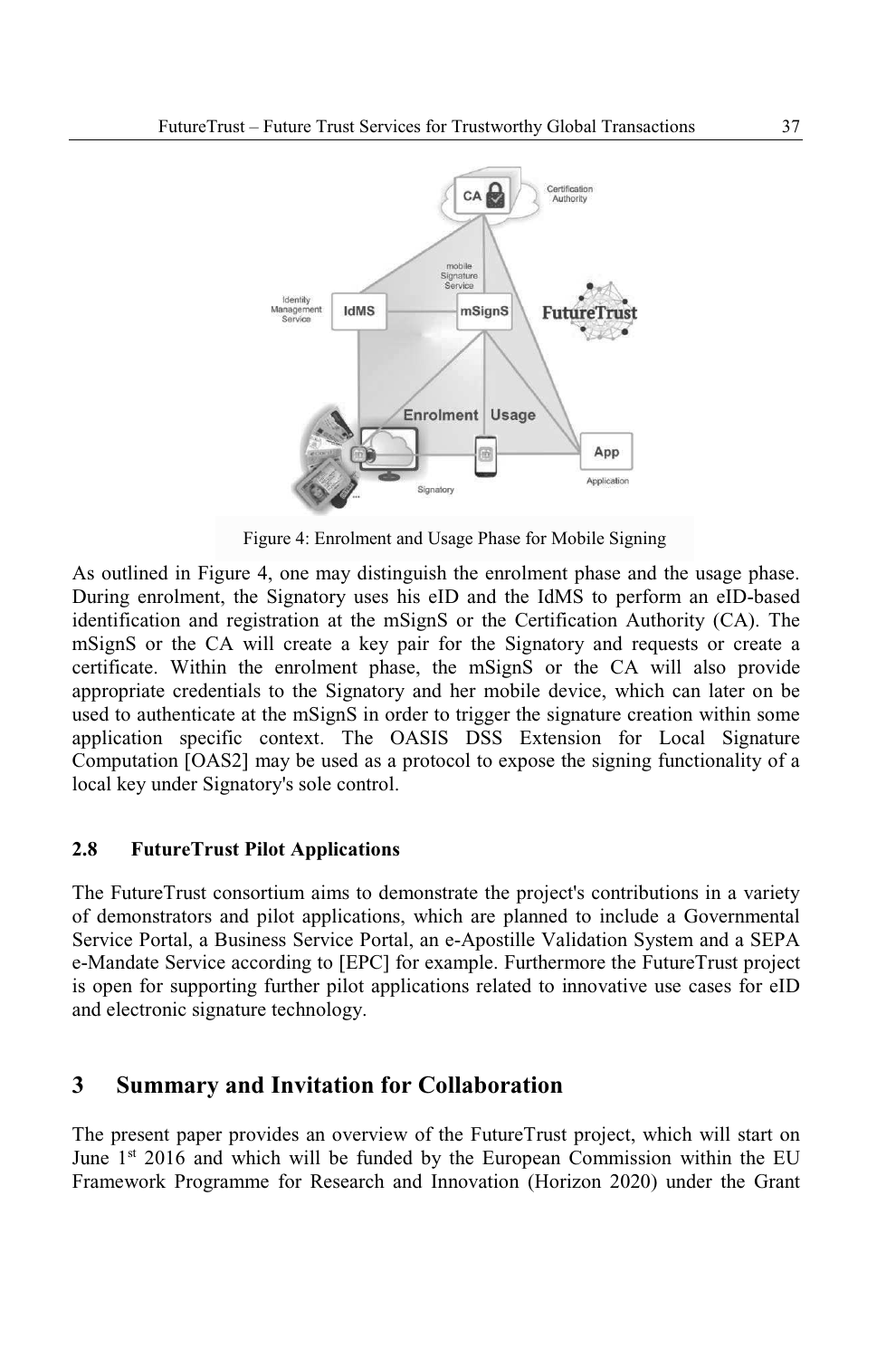Agreement No. 700542 with up to 6,3 Mio. .

As explained throughout the paper, the FutureTrust project will conduct basic research with respect to the foundations of trust and trustworthiness, actively support the standardisation process in relevant areas, and plans to provide innovative Open Source software components and trustworthy services which will enable ease the use of eID and electronic signature technology in real world applications by addressing the problems P1 to P7 introduced in Section 1.

Against this background the FutureTrust consortium invites interested parties, such as Trust Service Providers, vendors of eID and electronic signature technology, application providers and other research projects to benefit from this development and join the FutureTrust team as associated partner.

## **References**

- [EC1] 1999/93/EC. (1999). Directive 1999/93/EC of the European Parliament and of the Council on a Community framework for electronic signatures. http://eurlex.europa.eu/legal-content/EN/TXT/?uri=CELEX:31999L0093.
- [EU1] 2014/910/EU. (2014). Regulation (EU) No 910/2014 of the European Parliament and of the council on electronic identification and trust services for electronic transactions in the internal market and repealing Directive 1999/93/EC. http://eur-lex.europa.eu/legalcontent/EN/TXT/?uri=uriserv:OJ.L\_.2014.257.01.0073.01.ENG.
- [EU2] 2015/1501/EU. (2015). Commission Implementing Regulation (EU) 2015/1501 of 8 September 2015 on the interoperability framework pursuant to Article 12(8) of Regulation (EU) No 910/2014. *of the European Parliament and of the Council on electronic identification and trust services for electronic transactions in the internal market (Text with EEA relevance)* . http://eur-lex.europa.eu/legalcontent/EN/TXT/?uri=OJ%3AJOL\_2015\_235\_R\_0001.
- [EU3] 2016/679/EU. (2016). Regulation (EU) 2016/679 of the European Parliament and of the Council of 27 April 2016 on the protection of natural persons with regard to the processing of personal data and on the free movement of such data, . *and repealing Directive 95/46/EC and repealing Directive 95/46/EC (General Data Protection Regulation) (Text with EEA relevance)* . http://eur-lex.europa.eu/legalcontent/EN/TXT/?uri=uriserv:OJ.L\_.2016.119.01.0001.01.ENG&toc=OJ:L:2016:119:T OC.
- [3xA16] 3xA Security AB . (2016). EU Trust Service status List (TSL) Analysis Tool. http://tlbrowser.tsl.website/tools/.
- [EC2] 95/64/EC. (1995). Directive 95/46/EC of the European Parliament and of the Council of 24 October 1995 on the protection of individuals with regard to the processing of personal data and on the free movement of such data. http://eur-lex.europa.eu/legalcontent/EN/TXT/?uri=celex:31995L0046.
- [BSI1] BSI TR-03125-E. (2015, January 31). Federal Office for Information Security (Bundesamt für Sicherheit in der Informationstechnik, BSI). *Preservation of Evidence of Cryptographically Signed Document - Annex E: Concretisation of the Interfaces on the Basis of the eCard-API-Framework* . https://www.bsi.bund.de/SharedDocs/Downloads/EN/BSI/Publications/TechGuidelines/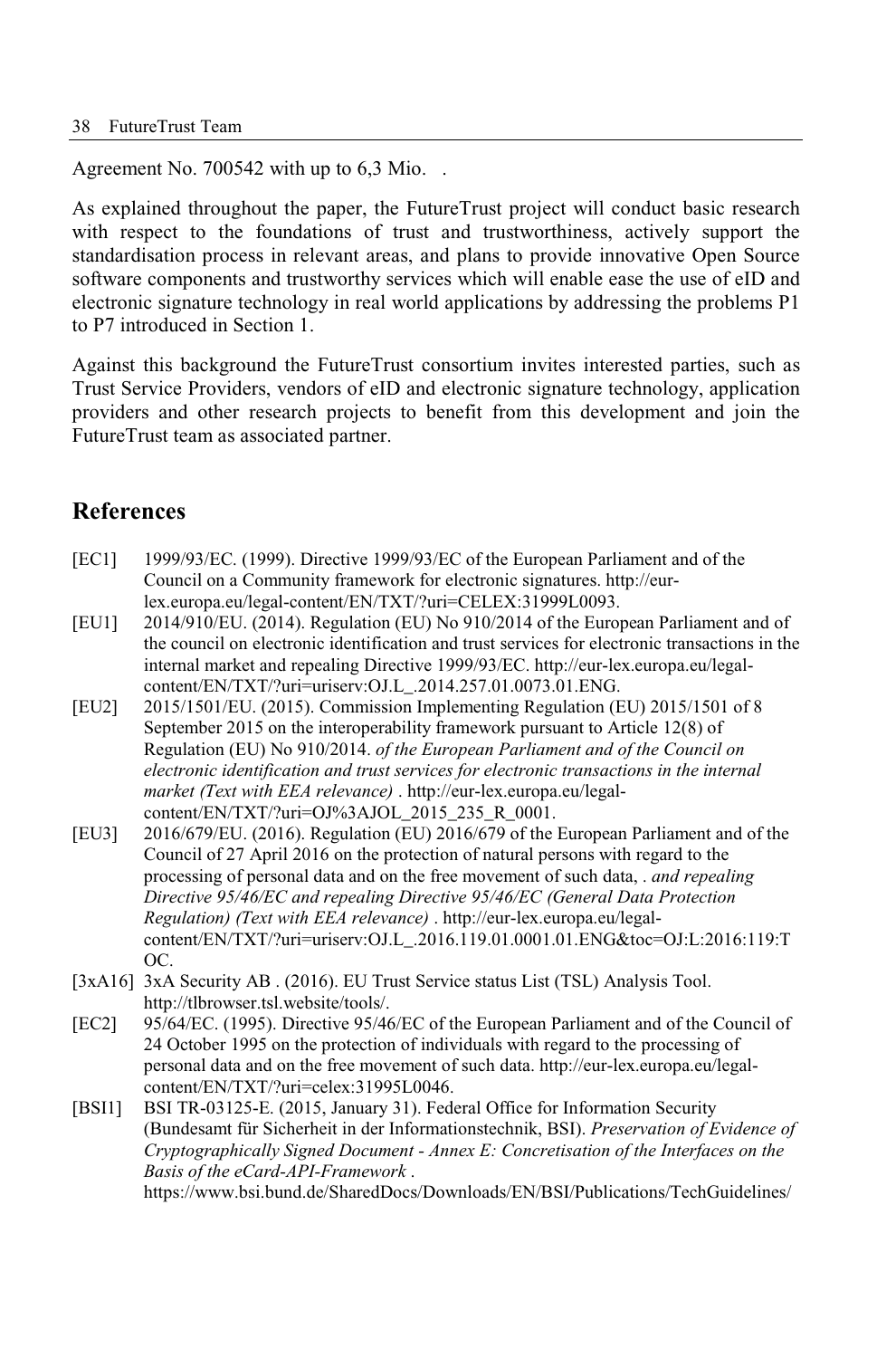TG03125/BSI\_TR\_03125\_TR-ESOR-E\_V1\_2\_EN.pdf?\_\_blob=publicationFile&v=4: Technical Guideline 03125, Annex E, Version 1.2.

- [BSI2] BSI TR-03125-F. (2015, January 31). Federal Office for Information Security (Bundesamt für Sicherheit in der Informationstechnik, BSI). *Preservation of Evidence of Cryptographically Signed Documents - Annex F: Formats* . https://www.bsi.bund.de/SharedDocs/Downloads/EN/BSI/Publications/TechGuidelines/  $T\overline{G}03125/BSI$  TR 03125 TR-ESOR-F V1 2 EN.pdf? blob=publicationFile&v=2: Technical Guideline 03125, Annex F, Version 1.2.
- [Buc09] Buchmann, J., Dahmen, E., & Szydlo, M. (2009). Hash-based digital signature schemes. In *Post-Quantum Cryptography* (pp. 35-93). Springer.
- [CEN1] CEN/TS 419 241. (2014). Security Requirements for Trustworthy Systems supporting Server Signing.
- [DIR] Directory of Signature Creation Devices. (2016). *Open Signature Initiative*. Retrieved from http://opensignature.org/devices/
- [eIDAS] eIDAS Spec. (2015, November 26). eIDAS Technical Subgroup. *eIDAS Technical Specifications v1.0* . https://joinup.ec.europa.eu/software/cefeid/document/eidastechnical-specifications-v10.
- [EPC] EPC 208-08. (2013, April 9). European Payments Council. *EPC e-Mandates e-Operating Model - Detailed Specification* . Version 1.2: http://www.europeanpaymentscouncil.eu/index.cfm/knowledge-bank/epcdocuments/epc-e-mandates-e-operating-model-detailed-specification/epc208-08-eoperating-model-detailed-specification-v12-approvedpdf/.
- [ETSI1] ETSI EN 319 102-1. (2016, May). Electronic Signatures and Infrastructures (ESI); Procedures for Creation and Validation of AdES Digital Signatures; Part 1: Creation and Validation, Version 1.1.1. http://www.etsi.org/deliver/etsi\_en/319100\_319199/31910201/01.01.01\_60/en\_3191020 1v010101p.pdf.
- [ETSI2] ETSI EN 319 162-1. (2015, August). Electronic Signatures and Infrastructures (ESI); Associated Signature Containers (ASiC); Part 1: Building blocks and ASiC baseline containers. http://www.etsi.org/deliver/etsi\_en/319100\_319199/31916201/01.00.00\_20/en\_3191620

1v010000a.pdf.

- [ETSI3] ETSI SR 019 020. (2016, February). The framework for standardisation of signatures: Standards for AdES digital signatures in mobile and distributed environments. *V1.1.1* . http://www.etsi.org/deliver/etsi\_sr/019000\_019099/019020/01.01.01\_60/sr\_019020v010 101p.pdf.
- [ETSI4] ETSI TR 102 038. (2002, April). TC Security Electronic Signatures and Infrastructures (ESI); XML format for signature policies.
- [ETSI5] ETSI TR 119 000. (2016, April). Electronic Signatures and Infrastructures (ESI); The framework for standardization of signatures: overview. Version 1.2.1: http://www.etsi.org/deliver/etsi\_tr/119000\_119099/119000/01.02.01\_60/tr\_119000v010 201p.pdf.
- [ETSI6] ETSI TS 102 853. (2012, July). Electronic Signatures and Infrastructures (ESI); Signaturue verification procedures and policies. *V1.1.1* . http://www.etsi.org/deliver/etsi\_ts/102800\_102899/102853/01.01.01\_60/ts\_102853v010 101p.pdf.
- [ETSI7] ETSI TS 119 612. (2016, April). Electronic Signatures and Infrastructures (ESI); Trusted Lists. *Version 2.2.1* . http://www.etsi.org/deliver/etsi\_ts/119600\_119699/119612/02.02.01\_60/ts\_119612v020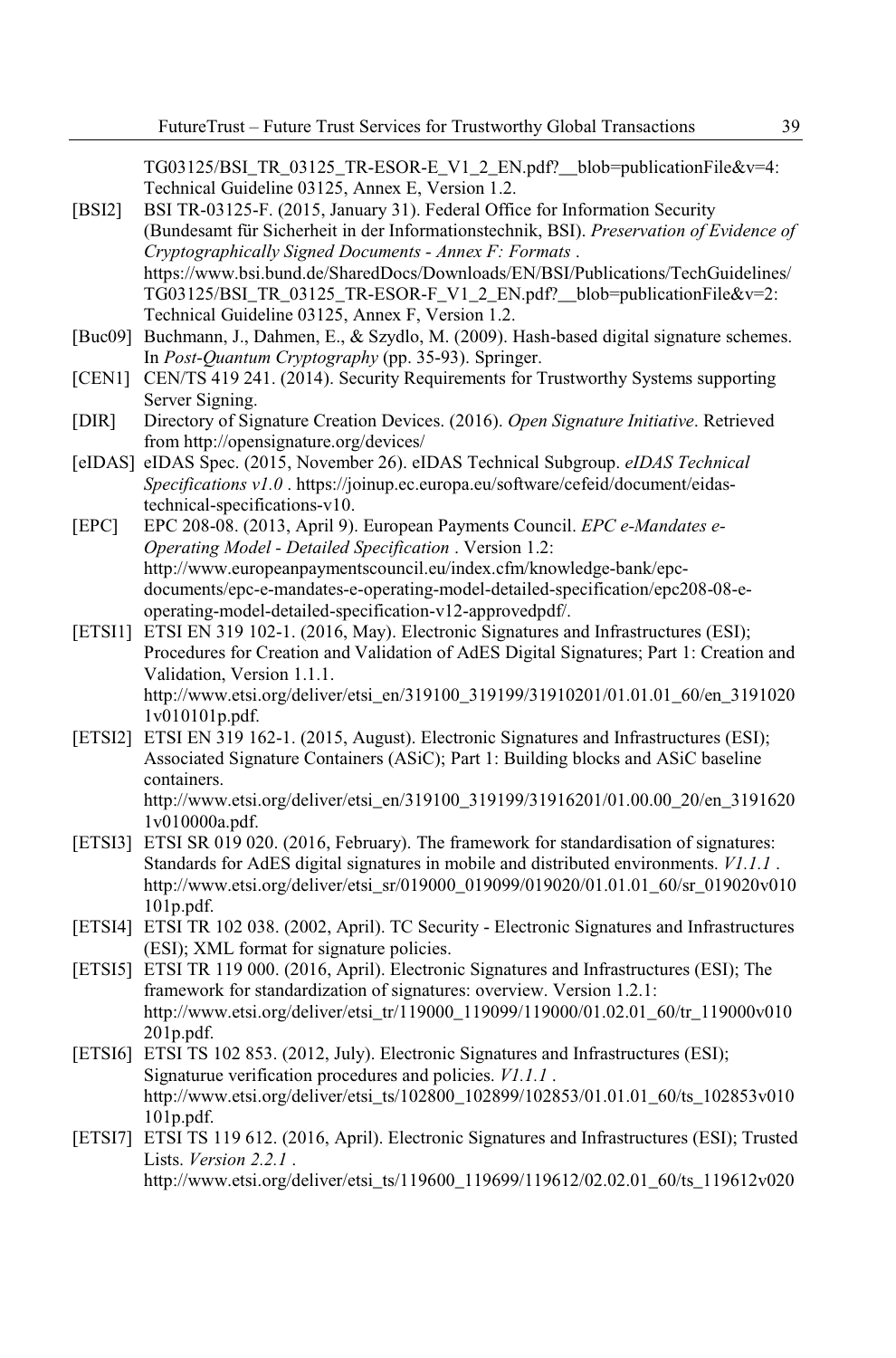201p.pdf.

[ETSI8] ETSI TS 199 172-1. (2015, July). Electronic Signatures and Infrastructures (ESI); Signature Policies; Part 1: Building blocks and table of contents for human readable signature policy documents.

http://www.etsi.org/deliver/etsi\_ts/119100\_119199/11917201/01.01.01\_60/ts\_11917201 v010101p.pdf.

- [EUTL] EU Trusted Lists of Certification Service Providers. (2016). *European Commision*. Retrieved from https://ec.europa.eu/digital-agenda/en/eu-trusted-lists-certificationservice-providers
- [FID15] FIDO. (2015). *FIDO Alliance*. Retrieved from https://fidoalliance.org/
- [Fra16] FranceConnect. (2016). https://doc.integ01.dev-franceconnect.fr/.
- [MOB] GSMA. (2015). *Introducing Mobile Connect the new standard in digital authentication*. Retrieved from http://www.gsma.com/personaldata/mobile-connect
- [GSM15]GSMA-CPAS5. (2015). CPAS 5 OpenID Connect Mobile Connect Profile Version 1.1. https://github.com/GSMA-OneAPI/Mobile-Connect/tree/master/specifications.
- [Jag11] Jager, T., & Somorovsky, J. (2011). How to break xml encryption. *Proceedings of the 18th ACM conference on Computer and communications security* .
- [Kub15] Kubach, M., Leitold, H., Roßnagel, H., Schunck, C. H., & Talamo, M. (2015). SSEDIC.2020 on Mobile eID. *to appear in proceedings of Open Identity Summit 2015.*
- [Kut13] Kutylowski, M., & Kubiak, P. (2013, May 06). Mediated RSA cryptography specification for additive private key splitting (mRSAA). *IETF Internet Draft, draftkutylowski-mrsa-algorithm-03* . http://tools.ietf.org/html/draft-kutylowski-mrsaalgorithm-03.
- [OAS1] OASIS CMIS v1.1. (2013, May 23). Content Management Interoperability Services (CMIS). http://docs.oasis-open.org/cmis/CMIS/v1.1/CMIS-v1.1.html.
- [OAS2] OASIS DSS LocSig. (2015, July 27). *DSS Extension for Local Signature Computation Version 1.0.* Retrieved from Committee Specification: http://docs.oasis-open.org/dssx/localsig/v1.0/cs01/localsig-v1.0-cs01.pdf
- [OAS3] OASIS DSS v1.0. (2010, November 12). *Profile for Comprehensive Multi-Signature Verification Reports Version 1.0.* Retrieved from http://docs.oasis-open.org/dssx/profiles/verificationreport/oasis-dssx-1.0-profiles-vr-cs01.pdf
- [OAS4] OASIS-DSS. (2007, April 11). *Digital Signature Service Core Protocols, Elements, and Bindings Version 1.0.* Retrieved from OASIS Standard: http://docs.oasisopen.org/dss/v1.0/oasis-dss-core-spec-v1.0-os.html
- [Ope15] OpenID Connect. (2015). OpenID Foundation. *Welcome to OpenID Connect* . http://openid.net/connect/.
- [RFC1] RFC 4998. (2007, August). Gondrom, T.; Brandner, R.; Pordesch, U. *Evidence Record Syntax (ERS)* . https://tools.ietf.org/html/rfc4998.
- [RFC2] RFC 6238. (2011, July). Jerman Blazic, A.; Saljic, A.; Gondrom, T. *Extensible Markup Language Evidence Record Syntax (XMLERS)* . https://tools.ietf.org/html/rfc6283.
- [SAML] SAML 2.0. (2005, March 15). *OASIS Standard.* Retrieved from Metadata for the OASIS Security Assertion Markup Language (SAML) V2.0: http://docs.oasisopen.org/security/saml/v2.0/saml-metadata-2.0-os.pdf
- [SDDSS]SD-DSS. (2011, August 09). *Digital Signature Service | Joinup*. Retrieved from https://joinup.ec.europa.eu/asset/sd-dss/description
- [Sel16] Sel, M. (2016). Improving interpretations of trust claims, published in the proceedings of the. *Trust Management X: 10th IFIP WG 11.11 International Conference, IFIPTM 2016* (pp. 164-173). Darmstadt, Germany: Springer.
- [SkID] SkIDentity. (2016). Retrieved from https://www.skidentity.com/